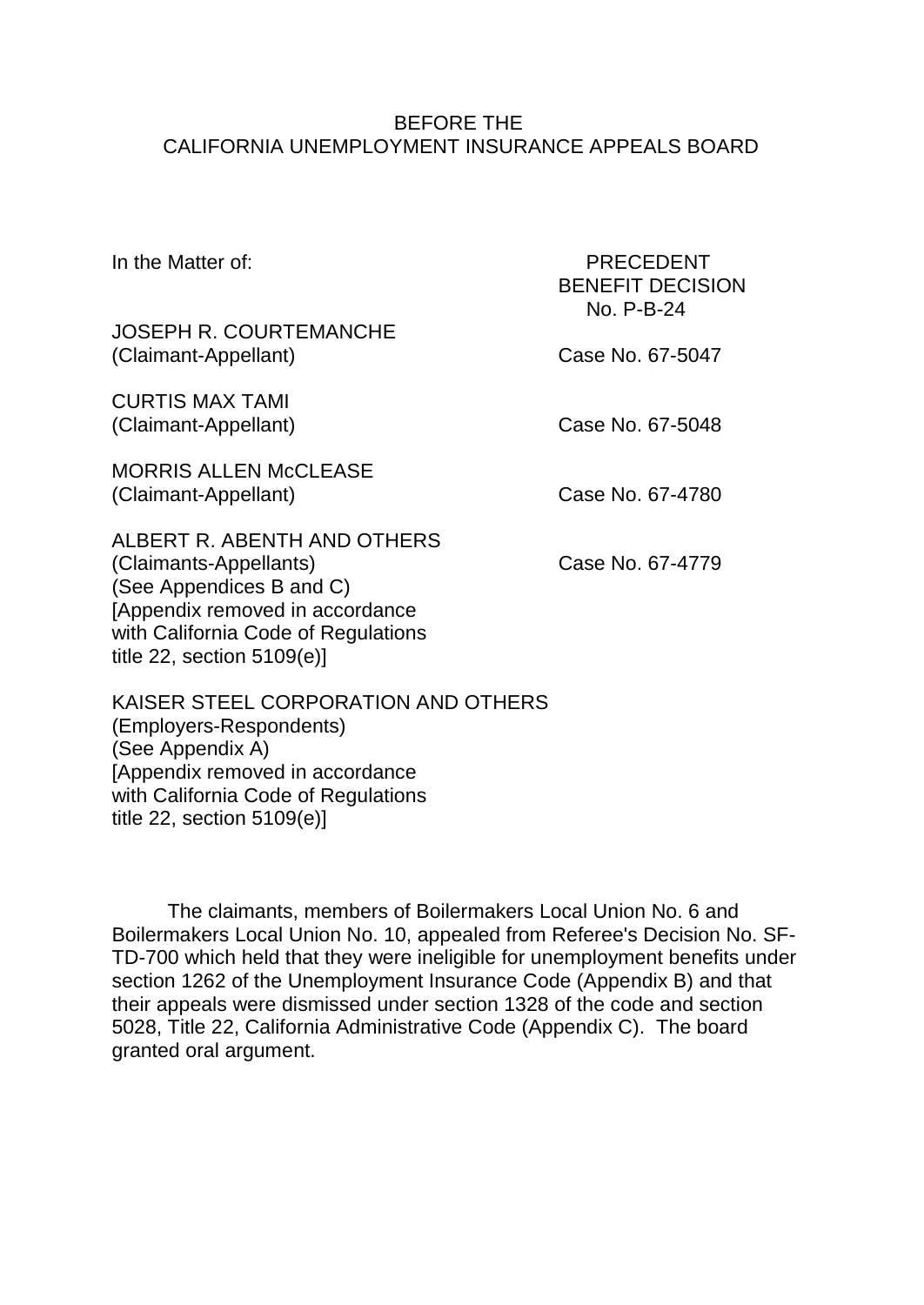# STATEMENT OF FACTS

The employers herein are members of the California Metal Trades Association, hereinafter designated as CMTA. The employers individually operate metal fabricating plants in the San Francisco Bay area. The employers operate union shops and some of their collective bargaining agreements are with Boilermakers Local No. 10 of Oakland and Boilermakers Local No. 6 of San Francisco which have jurisdiction of the employers' plants involved.

The collective bargaining history of the industry, insofar as we are concerned, has been conducted for more than 25 years between the CMTA on behalf of the employers and the Boilermakers locals acting as a unit through a negotiating committee.

The established procedure for opening negotiations for new collective bargaining agreements has been for one side to give notice to the other about 45 days before expiration of the existing contract. If negotiations on the new contract continued beyond the date of expiration of the old contract, interim agreements have provided that union members would continue working under the old agreement. Some employers in the industry have not been members of CMTA, or if members, have not authorized CMTA to act for them. Interim agreements covered such employers, however, and further provided that when a new contract was agreed upon it would be accepted by those employers.

Negotiations have been conducted over the years by two authorized committees, one composed of union members and the other composed of CMTA employer members and administrative officers. The negotiating committee for the unions had authority to call a strike if the member unions had voted strike sanctions. The employer's negotiating committee had authority to affect a lockout if it felt such action warranted.

During prior negotiations and at least since 1960, the union negotiating committee had always been formally advised by CMTA in writing that strike action against one or more of its members would be considered a strike against all of its members.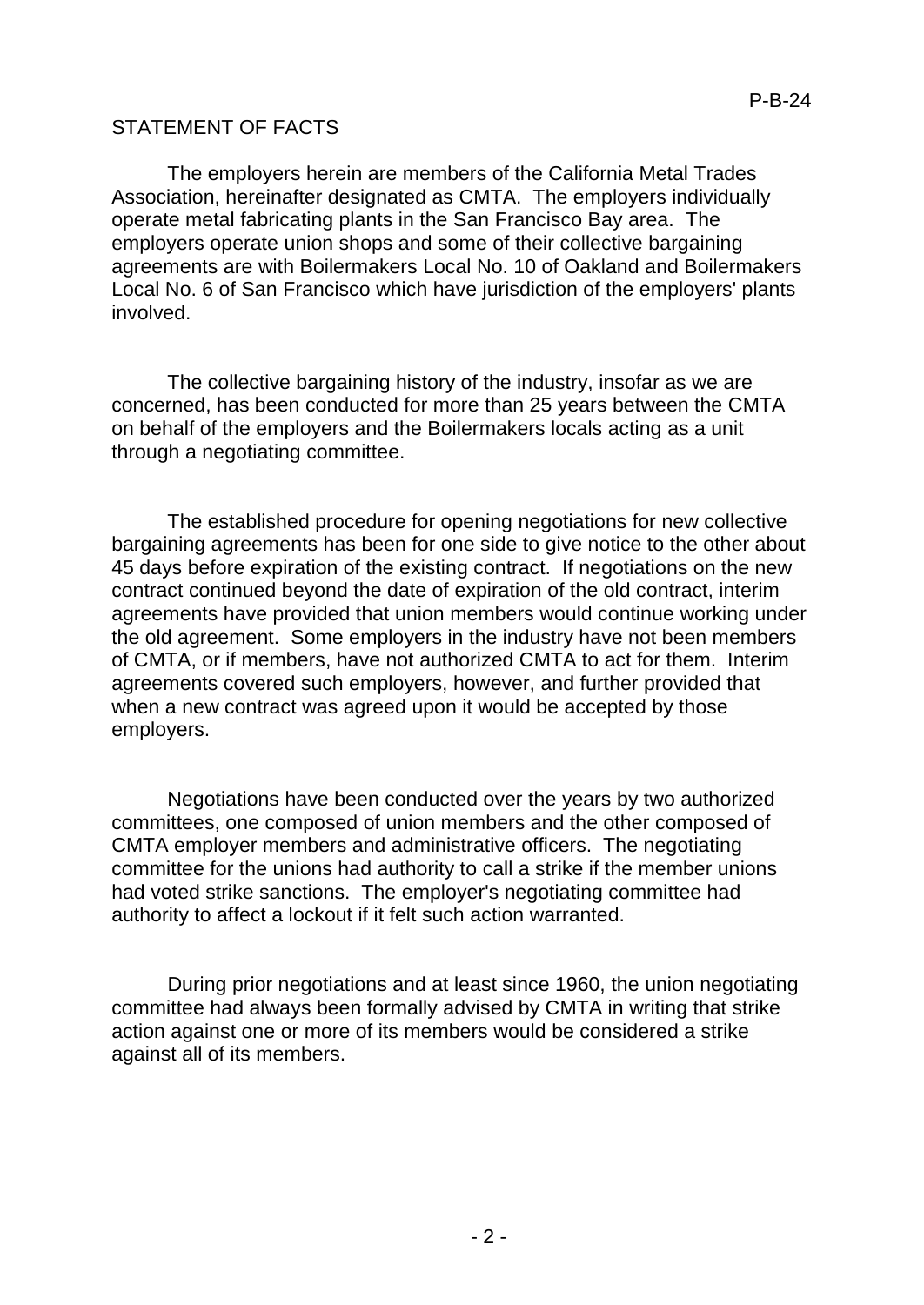Negotiations in 1965 resulted in a contract which was due to expire March 31, 1967. On January 20, 1967, in accordance with the provisions contained in the existing agreement, the unions advised CMTA they wished to open negotiations for a new contract. The CMTA responded favorably and advised further that a strike against any member of the employer group would be considered a strike against ail employers.

The first meeting of the negotiating committees was on February 9, 1967. Meetings were held at irregular intervals thereafter through March 31, 1967. Many issues were raised by both sides during this period but no written offer was made by the employer negotiating committee until about April 3, 1967.

The unions involved presented the employer offer to their memberships at individual meetings on April 8, 1967. In each case the membership rejected the employer offer. Following the procedure set forth under their international constitution, and at the same meetings, strike votes were conducted. The memberships authorized a strike in each case if the negotiating committee determined such action was necessary.

In addition, those union members present at the Local No. 10 meeting in Oakland who were employees of Conseco and Fabricated Metals, Inc., members of CMTA, decided they would not work the following Monday, April 10, 1967. This decision on the part of these members was discussed by the total membership present at the meeting. A union representative testified that no specific vote was taken by the membership present on this contemplated action by the employees of the two plants, but that no objection was made to the decision not to work at the two employer premises. Conseco and Fabricated Metals, Inc. employed approximately 130 members of Local No. 10.

On the morning of April 10, 1967, prior to the hour for reporting for work, representatives of Local No. 10 appeared at the premises of Conseco and Fabricated Metals, Inc. Their purpose was to inform those members who had not been present at the April 8 meeting of the decision of their co-workers so that such employees likewise would not report for work that morning.

Also on the morning of April 10, the assistant business manager for Local No. 6 of San Francisco received a call from a member employed at Saracco Tank and Manufacturing Company, a CMTA member, and employer of about 55 Local No. 6 members. The representative of Local No. 6 went to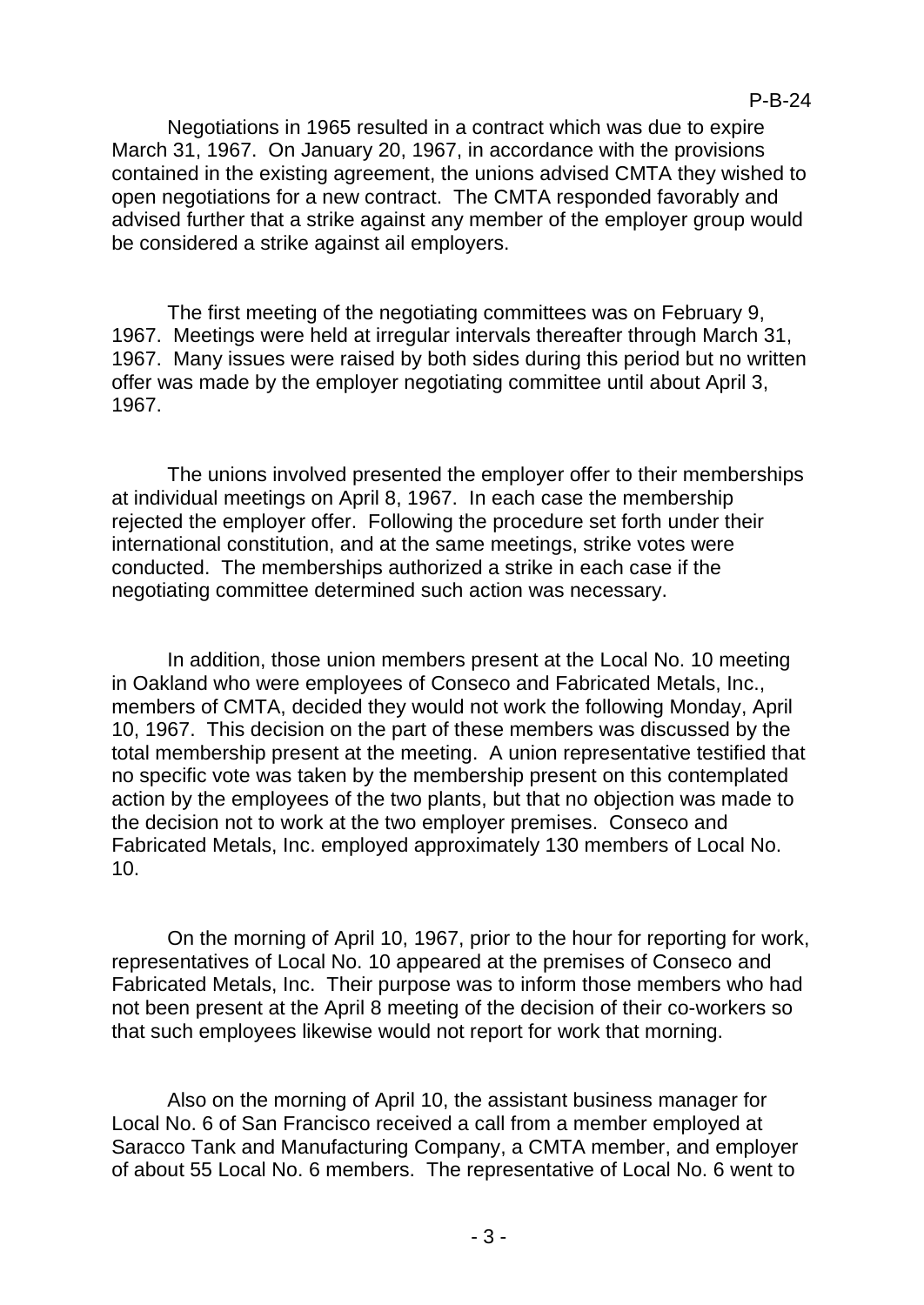the plant and learned that member employees wanted to know if they had health and welfare coverage. The representative said that the contract had expired and he did not know the answer to their question. The member employees said they would not work without assurance of such coverage and indicated they would walk off the job. The representative testified he advised the members to remain and to allow the negotiating committee to proceed with its job. The union members walked out about 1 p.m. The representative said the walkout was not sanctioned by Local No. 6. He said when the men left the plant and entered the company parking lot he issued several sashes from the trunk of his automobile which bore the sign "Picket-AFL-CIO," as well as a sign which stated that the men in the plant were on strike.

The contract which expired March 31, 1967 provided, as did earlier contracts, that the employer was obligated to pay monthly health and welfare premiums for all employees employed on the first day of the month. If an employee was terminated after the first of the month, he would be protected for the entire month even though terminated. In years prior to 1967, when contracts were not negotiated until after expiration of the prevailing contract, employers had made such payments for all employees as though the expired contract had continued in force.

The chairman of the employer negotiating committee was advised on the afternoon of April 10, 1967 of the incidents at the three plants mentioned above. He sent telegrams to the business agents of Locals Nos. 6 and 10, which said the actions at the three employer units were considered a strike against all employer members and would be treated as such unless theemployees immediately returned to work. The employees at the three plants involved did not report for work when their shifts began April 11, 1967.

At about midnight, April 10, 1967, and at the beginning of the day shift, April 11, all employer units informed departing swing shift workers and reporting day shift workers that the employer in each instance was suspending the employer-employee relationship. All employees were informed there would be no further work until the trade dispute had been settled and that this action was being taken because the employer group considered the strike against its three members as a strike against all members. Notices to the same effect were posted at the entrances to each of the employing plants.

At the same time that the employers were giving notice to union members on the morning of April 11, other union members appeared at the gates of each employer unit carrying placards which stated they were locked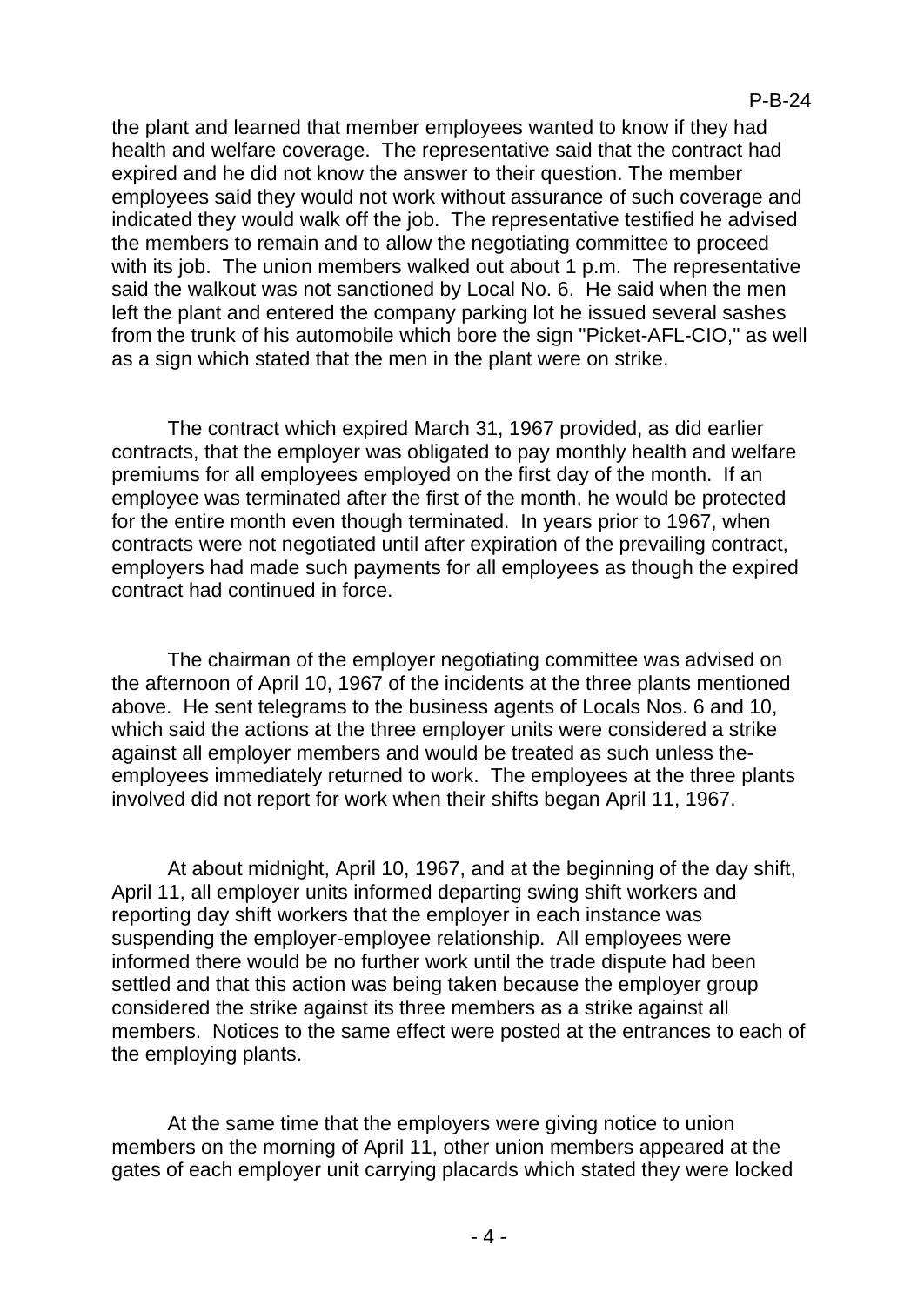#### P-B-24

out by the employer, that wages, working conditions and a new contract were at issue. These placards were not exhibited at the three employer units where the initial incidents occurred.

A federal mediator had been called in to assist in the negotiations. The mediator, among other duties, acted as a liaison between the two. Late in the afternoon of April 11, 1967, the mediator brought a message to the employer unit that the unions had agreed that all employees would return to work. On April 12 the employer negotiating committee passed this information to employer members, and on the afternoon of that day the employers contacted their employees and instructed them to report for work April 13, 1967. A number of Conseco employees returned to work on the morning of April 12, 1967. A management spokesman informed them that because production lines had been shut down work could not begin until April 13.

All employee members of Local No. 6 of San Francisco returned to work April 13, 1967, in response to the recall by the employers. The business manager of Local No. 10 testified that he considered the employer action of April 11, 1967, suspending the employment relationship, was still in force despite the recall to work and would remain in force until a new contract was negotiated, because of his interpretation, members of Local No. 10 who inquired of their union when they received the recall to work were told not to return. Some members of Local No. 10 did return to work at several plants on April 13, 1967, including Fabricated Metals. These workers were later advised that morning by officials of Local No. 10 to leave their work. The result was that members of Local No. 6 complied with the recall on the San Francisco side of the Bay, but no members worked in any of the East Bay plants.

On April 14, 1967, telegrams were sent by the chairman of the employer committee to the business agents of Locals Nos. 6 and 10 and an identical written statement to the union negotiating committee through the federal mediator. The telegrams stated that in as much as many employees had not returned to work on April 13, 1967, the lockout would be resumed by the employers unless all men returned to work on Monday, April 17, 1967. Members of Local No. 6 returned to work April 17 but members of Local No. 10 remained away from their jobs as instructed by their representatives.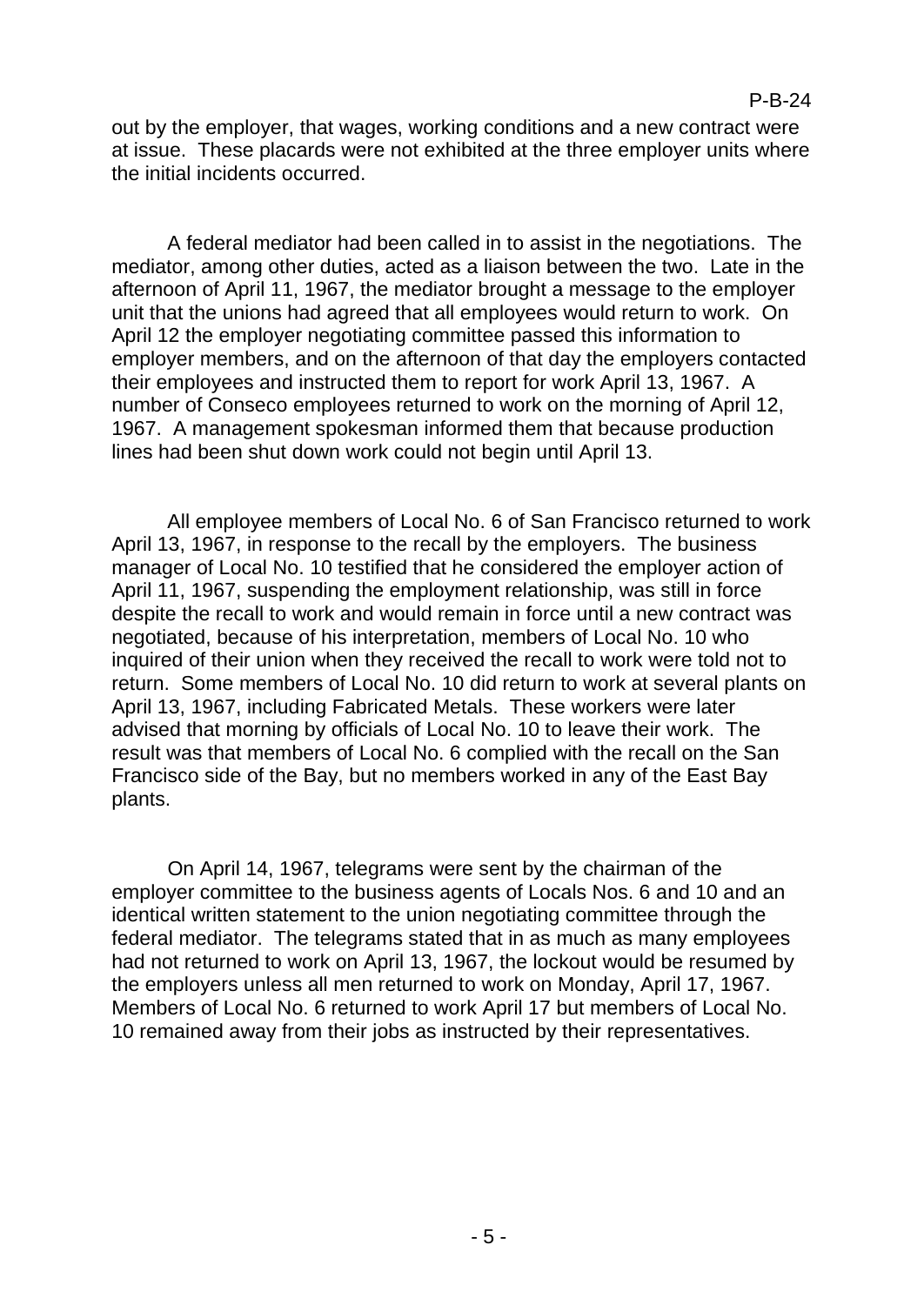The chairman of the employer negotiating committee instructed employer members to renew the lockout at all plants when it was learned that all union members had not returned to work. This final shutdown continued until a new contract was negotiated with an effective date of May 11, 1967.

P-B-24

The department determined the trade dispute ended that day.

The appeal of claimant Pfenning (ID No. 837, Appendix C) was not filed in timely fashion. He had relied upon his union to file his appeal. The other claimants listed in Appendix C offered no explanation for the late filings of their appeals.

## REASONS FOR DECISION

Section 1262 of the California Unemployment Insurance Code provides that an individual is not eligible for unemployment compensation benefits if he left his work because of a trade dispute and that such individual shall remain ineligible for the period during which he continues out of work by reason of the fact that the trade dispute is still in active progress at the establishment in which he was employed.

The term "trade dispute" is not defined in the Unemployment Insurance Code or in regulations of the Department of Employment or of this board. Federal law as contained in the Norris-LaGuardia Act provides the following definition:

"The term 'labor dispute' includes any controversy concerning terms or conditions of employment, or concerning the association or representation of persons in negotiating, fixing, maintaining, changing, or seeking to arrange terms or conditions of employment, regardless of whether or not the disputants stand in the proximate relation of employer or employee."

This board in years past has had many occasions to consider the nature of a trade dispute, and in Benefit Decision No. 6566 we set out the following:

"The term 'trade dispute' is a broad one and may be properly applied to any controversy which is reasonably related to employment and to the purpose of collective bargaining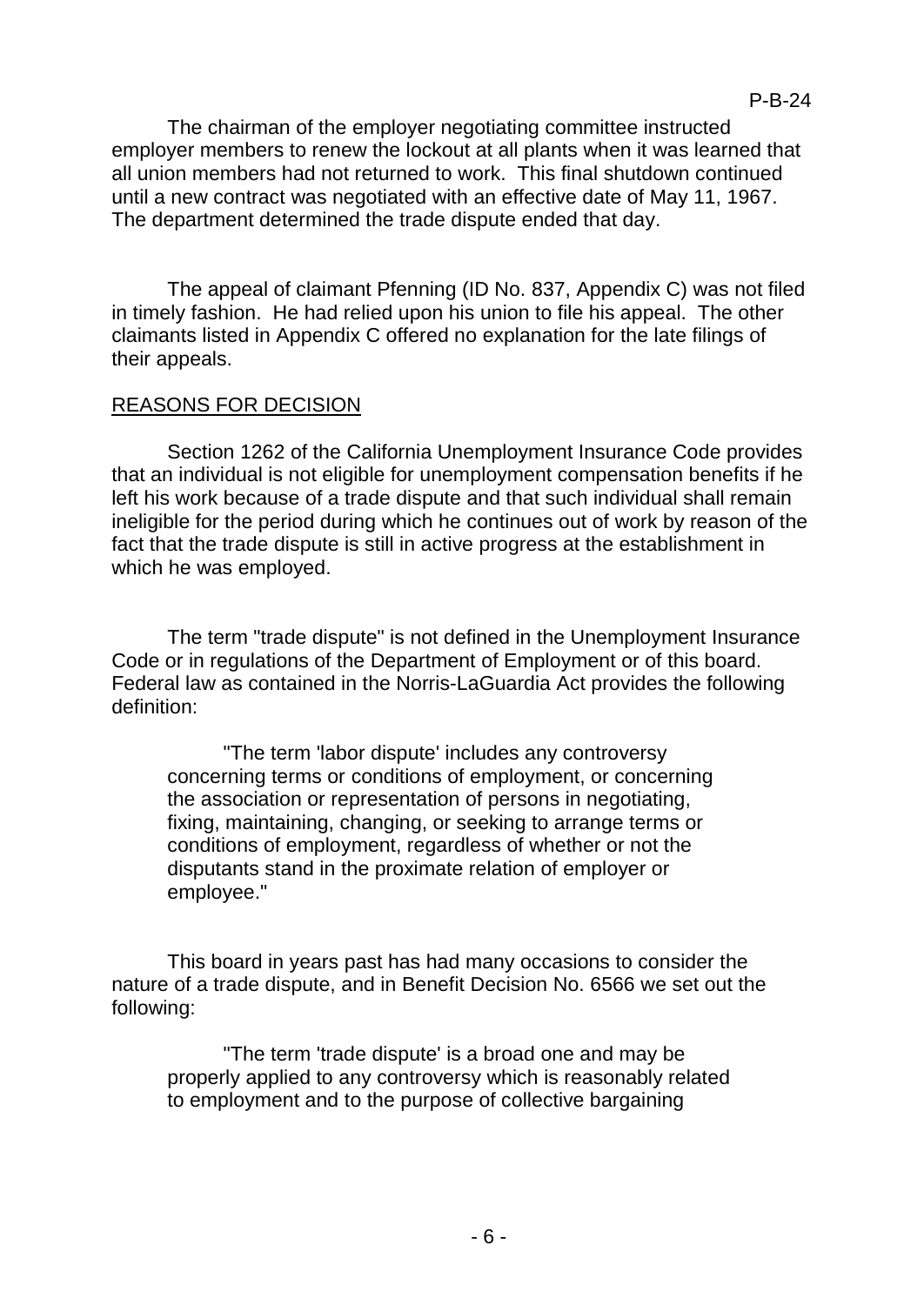(Benefit Decisions Nos. 5527 and 5719). It is broader than 'strike' or 'lockout' (Benefit Decision No. 4838), and the existence of a trade dispute is not dependent upon the stoppage of work. . . "

This board has held in Benefit Decisions Nos. 1020 and 5799 that rejection of an offer made during the course of negotiations, taking of a strike vote, a walkout or a lockout are all actions which would constitute or are indicative of a trade dispute.

Judicial consideration of the term is found in People v. Smith, 133 C. A. 2d Supp. 777, 284 P. 2d 203, in which the court stated:

". . . The scope and meaning of the term 'trade dispute' in this statute have been frequently before the courts, and while no decision has formulated a definition of it, the courts have apparently had no difficulty in ascertaining whether a particular situation was or was not within its meaning, nor have any of the decisions suggested that there was any uncertainty about it. [Numerous citations followed] In all of these cases the term 'trade dispute' has been regarded as relating to the relations between employers and those who did or might work for them. It extends to contentions between employers and unions, even though no members of the union are then working for such employers. . . ."

We conclude under the facts of these case and available controlling principles that a trade dispute was in existence within the meaning of section 1262 of the code. The coexistence of a trade dispute and unemployment, however, do not automatically disqualify a claimant for unemployment insurance benefits.

The Supreme Court of California established the "volitional test" in Bodinson Manufacturing Company v. California Employment Commission, 17 Cal. 2d 321, in holding that to be ineligible for benefits a claimant's unemployment must result from the voluntary act of the claimant and not from the action of others. The Supreme Court thereafter had opportunity in Bunny's Waffle Shop v. California Employment Commission, 24 Cal. 2d 735, to distinguish between unemployment resulting from the voluntary act of a claimant and unemployment virtually forced upon him by the act of the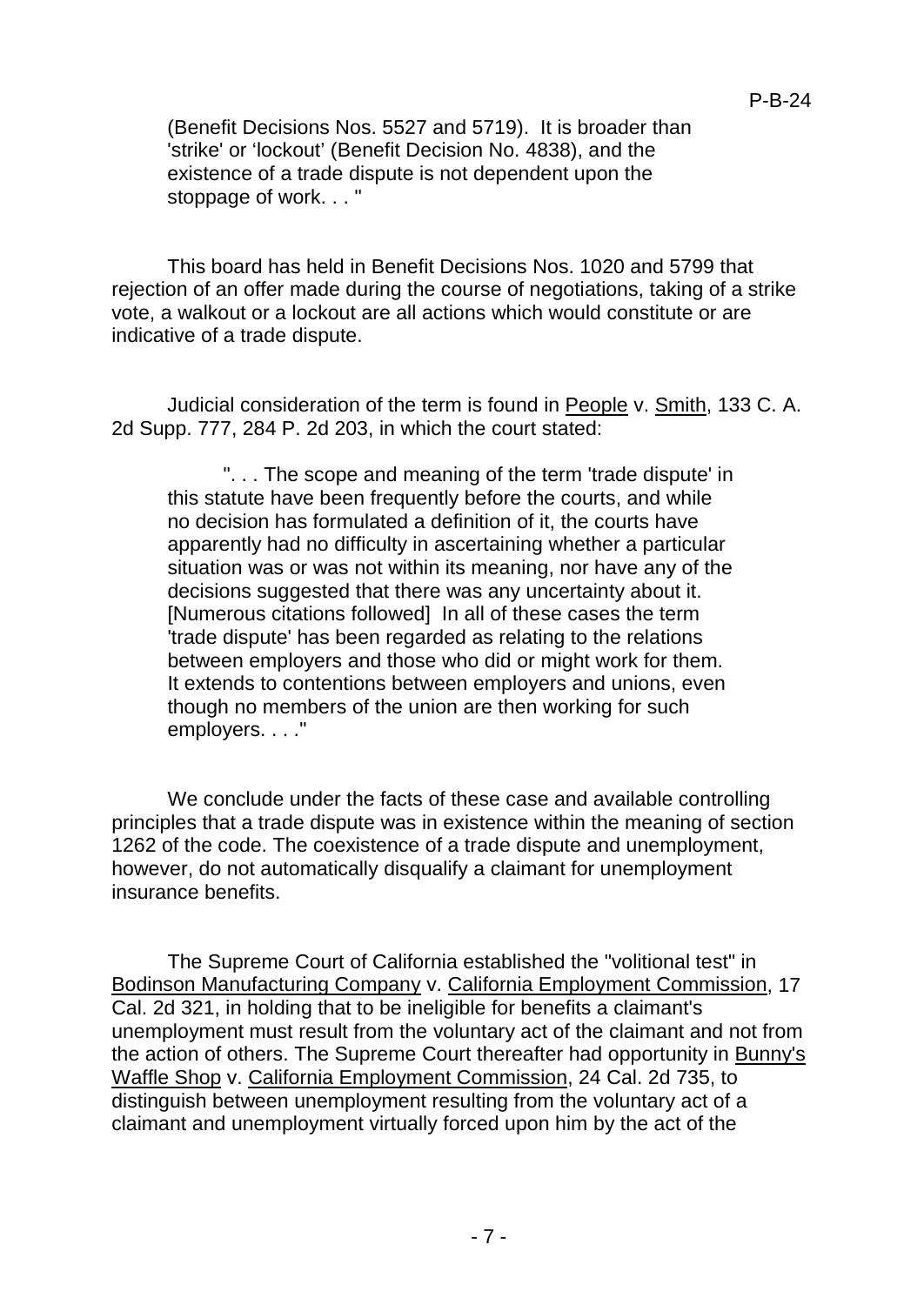employer. The court held in Bunny's that even though a trade dispute exists, a claimant will not be disqualified if he merely left work during the course of a trade dispute, but must be out of work because of the trade dispute.

Our first issue herein then is whether the claimants were voluntarily out of work because of a trade dispute.

Certain members of Local No. 10 of Oakland agreed on the evening of April 8, 1967 not to work at two plants of the employer group on Monday, April 10, 1967. The membership of Local No. 10 had just rejected an employer offer made during the course of contract negotiations and the membership present further voted strike sanction if the negotiating committee felt this was a proper course. The intended action of those members of Local No. 10 against Conseco and Fabricated Metals, Inc. was known to other members present and to officers of the union. No objection was made to the proposed walkouts at the two plants. Further on the morning of April 10, before the day shift began Local No. 10 representatives appeared at the two plants. They informed arriving members who had not been present at the April 8 meeting of the decision of their co-workers and successfully urged them not to report for work.

It is logical and evident from the facts that the strike at the two plants was approved for practical purposes both by the membership of Local No. 10 and by the officers of Local No. 10. This board has held in Benefit Decisions Nos. 6250, 6524 and 6525 that approval by a union representative of action of members is an indication of the concurrence of the union in such action. Similarly in Benefit Decision No. 5395, this board observed that a factor to be considered in the application of the volitional test is to ascertain if there was a repudiation of a walkout by nonstriking members. In the case before us, there was no such prior or subsequent disaffirmance.

Members of Local No. 6 of San Francisco likewise held a membership meeting April 8, 1967. On April 10, 1967 about 55 members of Local No. 6 walked off their jobs at the Saracco plant. A union representative was present at the time of walkout and he immediately supplied the strikers with picket sashes and a sign stating that the men in the plant were on strike. We conclude under the authorities cited above that this act constituted approval of the walkout and concurrence in it by an authorized union official and hence by the union itself.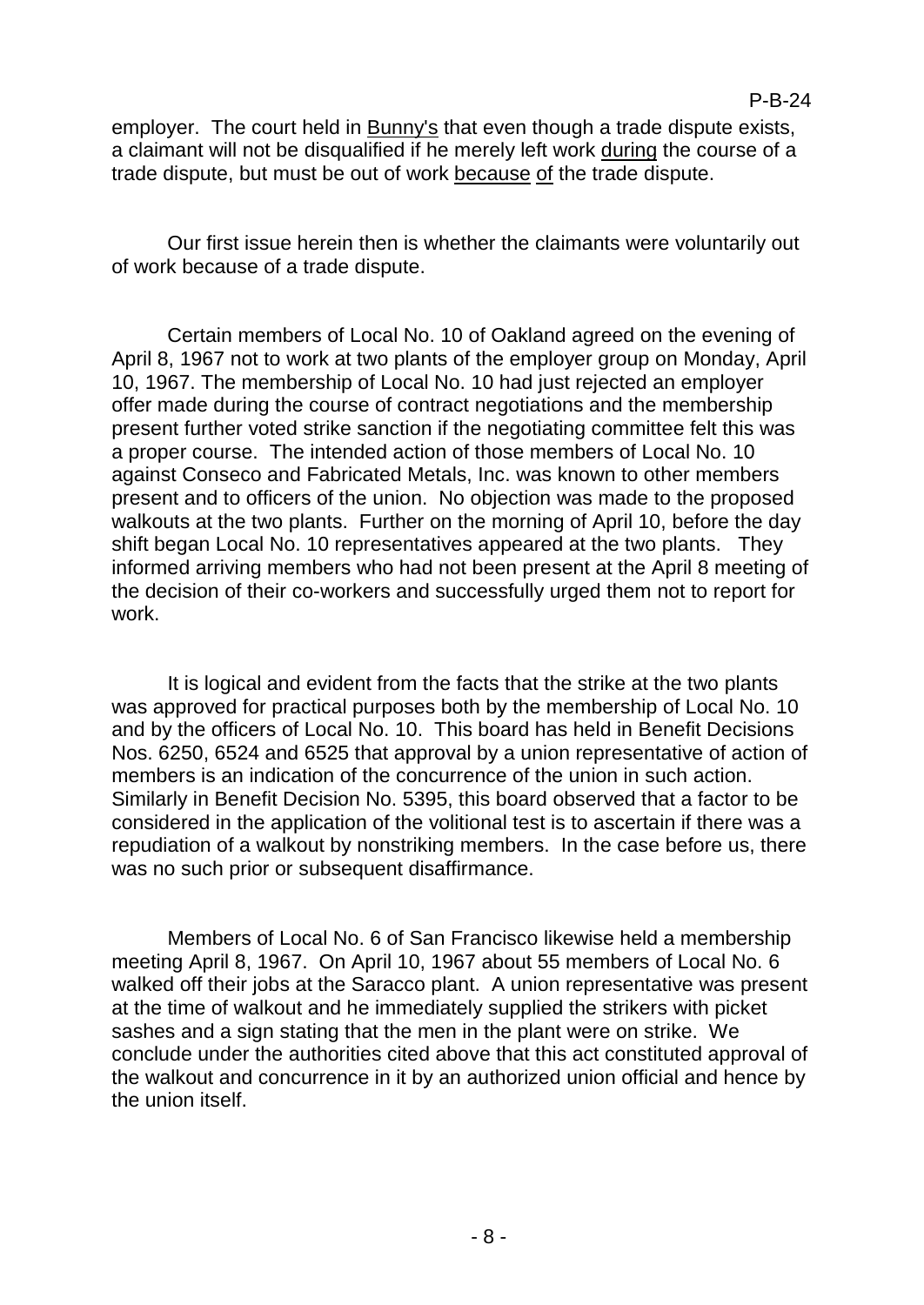P-B-24

Following these walkouts by union members on both sides of the Bay, the employers closed their doors to all union members April 11, 1967. This action by the employers was in line with CMTA policy that "a strike against one is a strike against all" and could result in a lockout by all employers. This employer policy was known to the union negotiating committee.

A lockout is an employer's withholding of work from his employees in order to gain a concession from them (Restatement of the Law of Torts, Vol. 4, Sec. 787(a)).

We feel it proper at this point to mention that the role of this board is, and must be, one of neutrality in consideration of trade disputes (W. R. Grace and Company v. California Employment Commission, 24 Cal. 2d 720). It is not within our jurisdiction to evaluate the merits of a controversy but only to determine whether a trade dispute exists and if workers voluntarily left their work because of such trade dispute.

The leading case involving "a strike against one is a strike against all" is McKinley v. California Employment Stabilization Commission, 34 Cal. 2d 239. An association of bakers had bargained for years with a labor union and entered into a master collective bargaining agreement, signed solely by the union and the secretary of the association. When negotiations broke down and a strike was threatened, the employer association notified the union that a strike against any one member would be considered a strike against all members. When the union struck one plant, all employers closed their plants. The union contended that employees in all plants but the first were locked out, that their unemployment was involuntary and they were therefore eligible for unemployment benefits. In denying their claim, the Supreme Court of California said:

"The volitional test established in Bodinson Mfg. Co. v. California Emp. Com., 17 Cal. 2d 321, was based upon the principle that innocent victims of a trade dispute should not suffer loss of their unemployment insurance rights. But the unemployment of the bakery workers was caused by their own action taken with full knowledge of its consequences. In the waffle shop case, the unemployment was due to a lockout; here the lockout of the bakers was due to a strike. The lockout of the restaurant workers was attributed to the concerted action of the employers; the strike of the bakers was by the vote of all the employees concerned and was directed against all of the employers who were parties to the master contract. The volitional test itself is based upon a just analysis of a substantial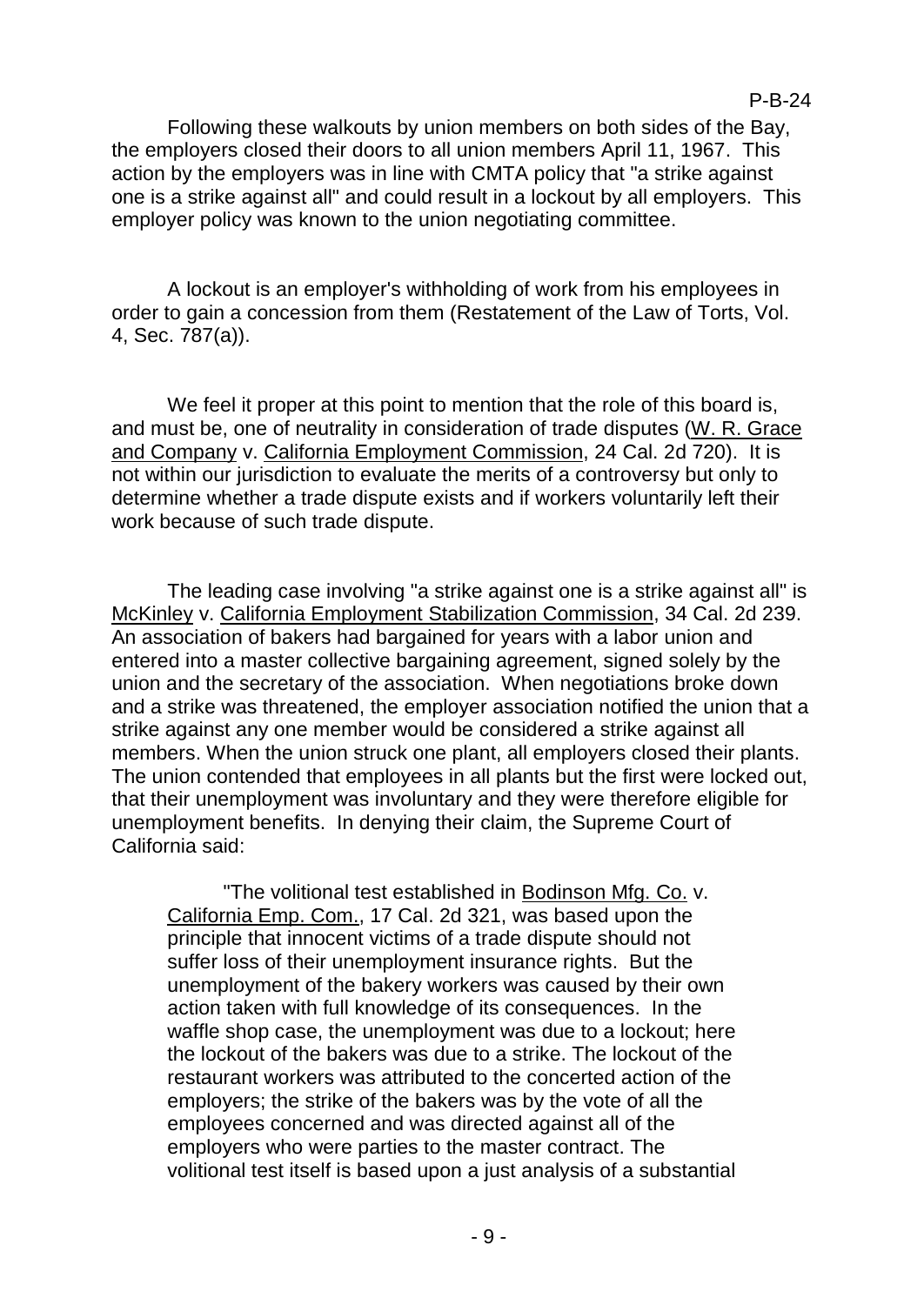subjective element and it cannot properly be extended or perverted by insistence upon mere form. In this case the union members knew from letters and statements as well as from prior strike action that any strike during negotiations would result in stoppage of all work. When, in the face of that information, union members authorized a strike, they placed themselves outside the class of persons who are properly protected by the subjective volitional exception to section 56 which was stated and applied in the Bodinson case."

The McKinley principle was reaffirmed recently in Artigues v. California Department of Employment, 259 A.C.A. 429, 66 Cal. Rptr. 390, a case decided after the issuance of the referee's decision herein. In the Artigues matter, union motion picture projectionists negotiated with an association of theater owners. The employers had conducted their affairs with the union for many years through the association. The association had informed the union negotiating committee that a strike against any one member would be considered a strike against all members. The union struck one leading theater and the employers thereafter closed all theaters. The court reviewed Bodinson, McKinley and other cases in point and concluded:

"... we must hold that the respondents are not entitled to unemployment insurance benefits. . . . The 'subjective volitional test' of those cases requires this conclusion. Gardner (53 Cal. 2d 23, 29, 346 P. 2d 193) held that the only sound and fair way to apply the subjective volitional test of Bodinson is to enforce it where there is a trade dispute between parties negotiating a master collective bargaining contract, each acting through authorized representatives, 'against the party who strikes the first blow with the drastic economic weapon of strike or lockout.' "

This board has been guided by the judicial interpretations set out above. In Benefit Decisions Nos. 6495 and 6526, we held that an employer notice that a strike against one would be considered a strike against all, given to the union representative involved, constituted sufficient notice so as to bind all union members to such notice.

Since it has been determined that a strike did in fact occur, and farther that a lockout was a foreseeable consequence of the strike, it follows that the claimants who were unemployed because of such a lockout were voluntarily out of work because of a trade dispute and accordingly are ineligible for benefits within the meaning of section 1262 of the code as of April 11, 1967.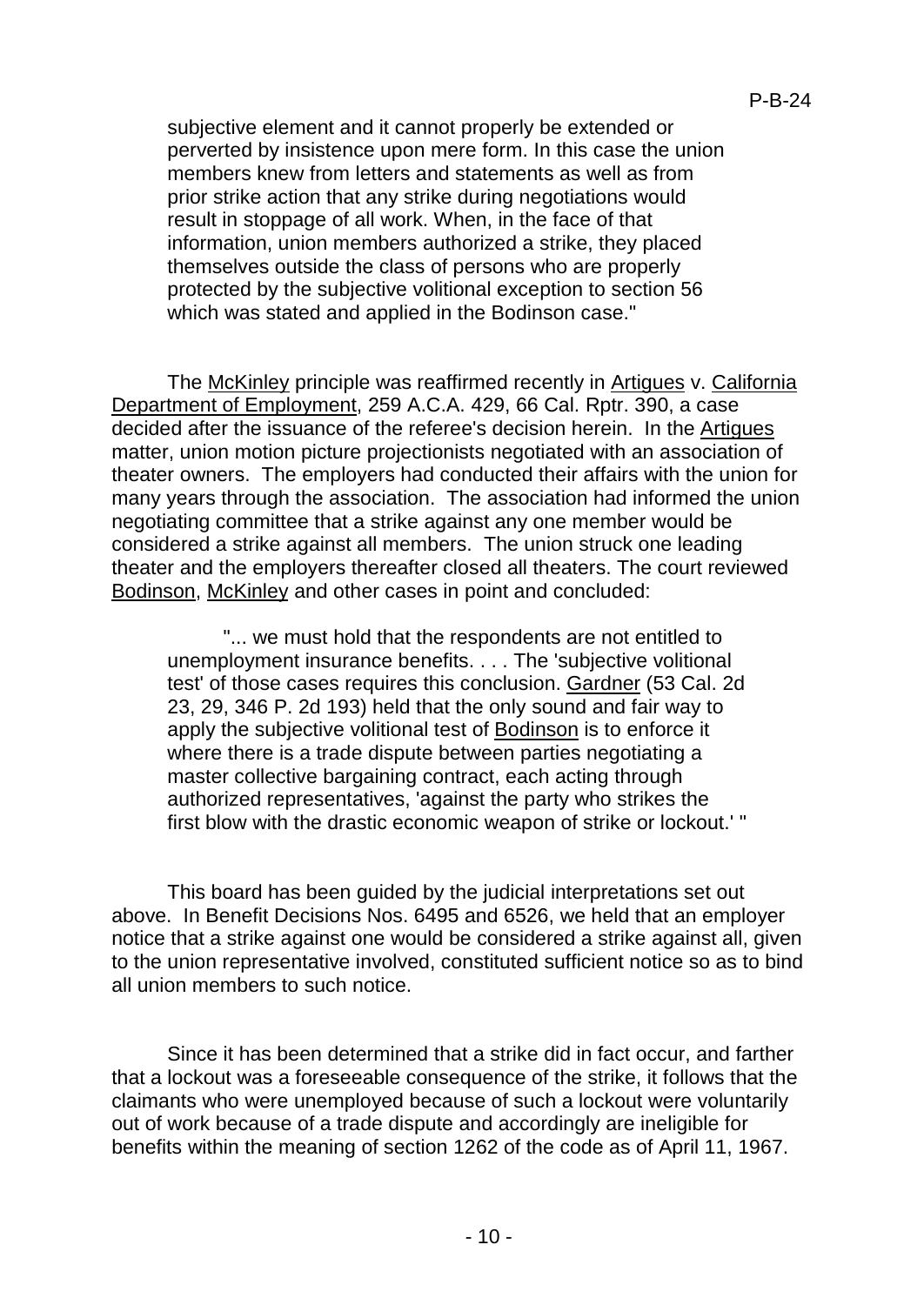The employer group thereafter on April 11 informed the union negotiating committee that work would be available on April 13, 1967 at all plants. This statement was made by the employer group on information it had received that all employees would return to work. All members of Local No. 6 of San Francisco reported to their places of employment on April 13, 1967. Some members of Local No. 10 of Oakland returned briefly to their plants on April 13, 1967 but left their jobs thereafter on advice of union officials.

The employer group again made it known that a complete lockout would again go into effect Monday, April 17, 1967, if all union member employees did not report to all employer premises on April 17, 1967. Members of Local No. 6 returned to work on that date, but members of Local No. 10 continued to remain away from their jobs as instructed by their representatives. This final shutdown of April 17 continued until May 11, 1967.

Locals Nos. 6 and 10 had been conducting negotiations as an entity. The locals sought solution of common issues and achievement of common goals through a single negotiating committee. They had been given notice, as in the past, that strike action against any individual member of CMTA would be considered as a strike against all members of the employer group. Members of Local No. 10 thereafter struck Conseco and Fabricated Metals, Inc. Members of Local No. 6 walked off their Jobs at Saracco and picketed the premises.

The employer lockouts followed. It is not possible for us to say that the claimants were not responsible for their unemployment. In McKinley, 34 Cal. 2d 239, the Supreme Court emphasized that the volitional rest set out in Bodinson must be based on substance and not mere form. The substance of events herein leads to the conclusion that both Local No. 6 and Local No. 10 members took the first steps and voluntarily left their jobs.

It is clear from the evidence that the CMTA offer to end the lockouts were conditioned on the provision that all workers return to their employments. Members of Local No. 6 responded affirmatively on April 13 and April 17, 1967 but only a portion of Local No. 10 members complied.

It is not possible to separate the actions of Local No. 10 and Local No. 6 members. They acted as a unit in negotiations, and the employer representative had made it clear that the invitation to return to work was for all and not just some of the workers affected. It is perhaps unfortunate for members of Local No. 6, who were willing to return when CMTA offered to lift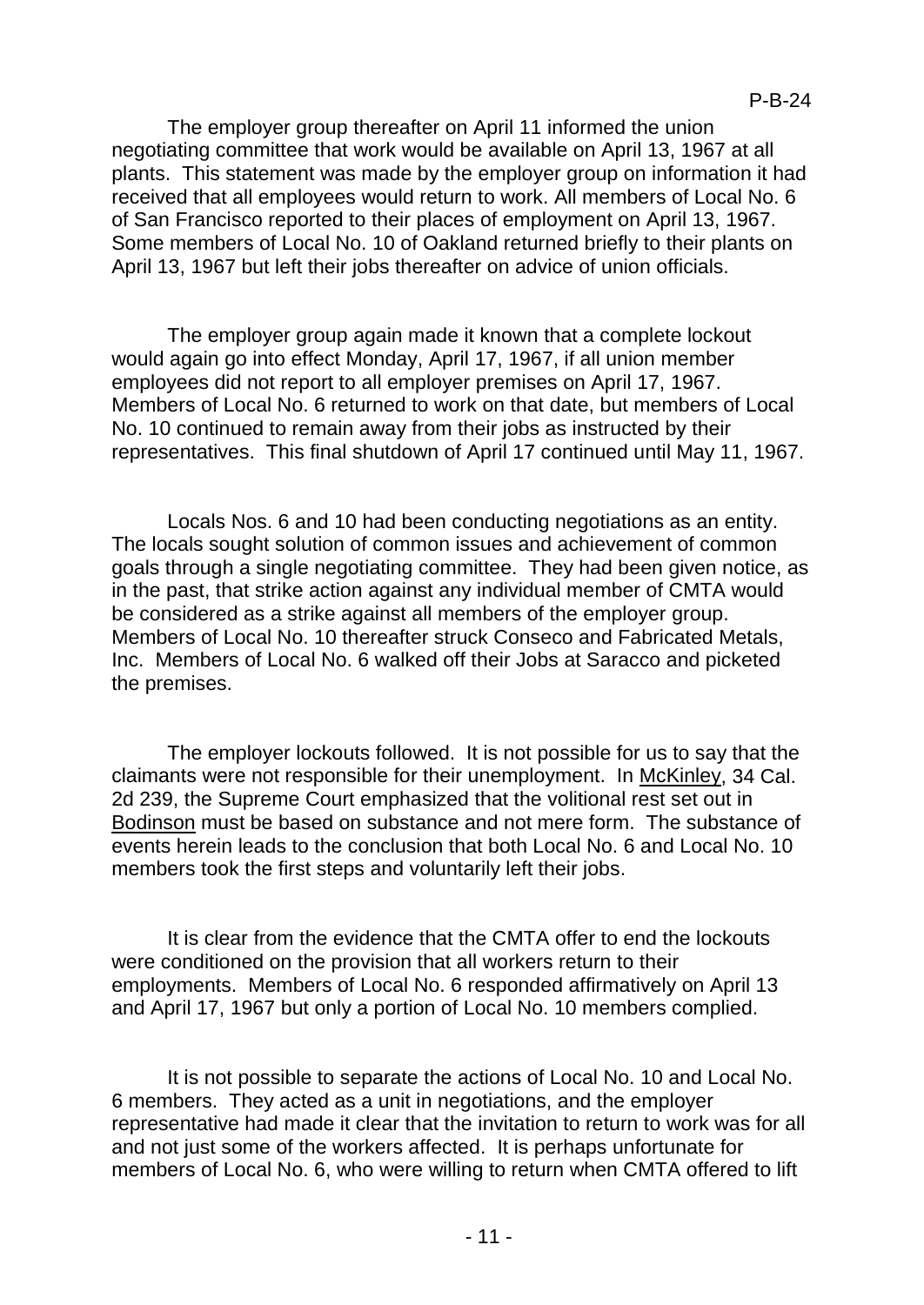the lockouts, that their affairs were so intertwined with and indivisible from those of members of Local No. 10. These are the facts, however, and it was the choice of both locals that they be so aligned. We conclude that the actions of the members of both locals on and after the pivotal date of April 10, 1967 were voluntary, mutually binding, undertaken for a common goal and were acquiesced in, or not objected to, by union officers.

The claimants McClease (1D No. 478; Appeals Board Case No. 67- 4780) and Courtemanche (1D No. 161; Appeals Board Case No. 67-5047) filed separate appeals and presented separate argument. Their contentions however are substantially those discussed with respect to other members of Local No. 10 to which they belonged. They are therefore ineligible, during the period here under consideration, for the same reasons as set forth previously with respect to other members of Local No. 10.

The claimant Tami (1D No. 687; Appeals Board Case No. 67-5048) alleges in his appeal that he was not a voting member of any local at the time of the strike. The only evidence in the record, however, is to the effect that he was a member. He therefore also is ineligible for the same reasons as other members of his local, which is also Local No. 10.

With respect to those claimants whose appeals present the issue of timeliness, section 1328 of the Unemployment Insurance Code provides that a claimant may appeal from a determination within ten days from mailing or personal service of the notice of determination.

Title 22 of the California Administrative Code, section 5028, provides that if an appeal is not filed within the time permitted by the code, the referee shall issue a decision dismissing the appeal unless the appellant shows good cause for the late filing.

We have held in the past that reliance by a claimant on his union to timely file his appeal was not good cause for subsequent late filing. We conclude the claimant Pfenning (ID No. 837) has not established good cause, and the other claimants listed in Appendix C have established no cause for the late filings of their appeals.